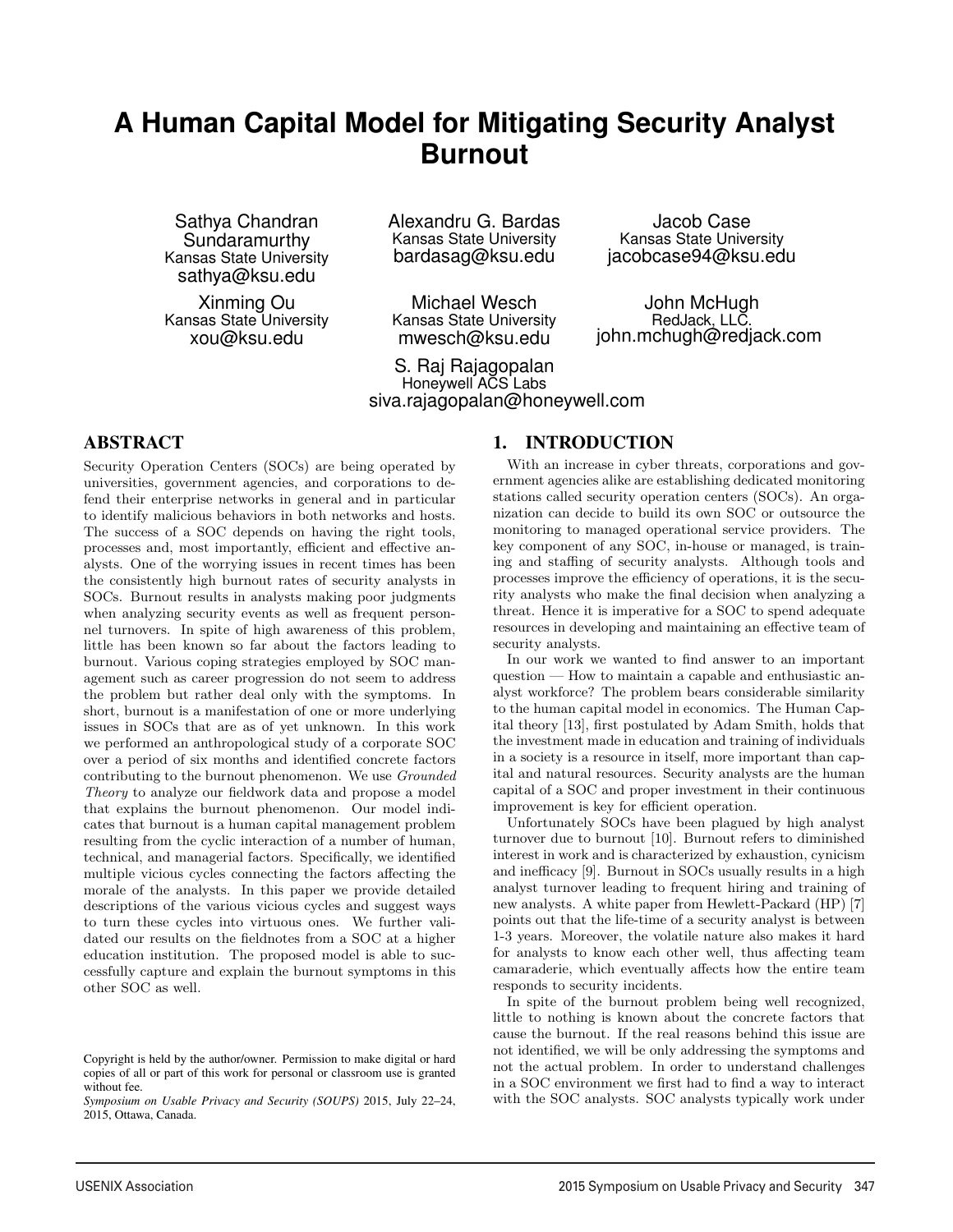high stress; culturally SOCs are sensitive about talking to outsiders – such as security researchers – about operational issues. To get visibility into operational issues affecting the analysts, the research has to satisfy two requirements: (1) cause minimum interruption (and only when necessary) to the analysts; (2) gain the trust of the entire SOC so that the real reasons for burnout are explored.

With the above set of goals we adopted an anthropological approach to study SOC environments. Using an anthropological approach helps us attain the perspective of the analyst on exhaustion and burnout. Security analysts are typically consumed by the routines of their job that they have no time to reflect on the social issues in the SOC. Anthropology also allows the researcher to step in and out of the shoes of an analyst which helps in understanding the complex interactions not attended to by the participants.

A computer science graduate student trained in fieldwork methods by an anthropologist took up a job as a security analyst for six months in a corporate SOC. The corporation is a major information technology (IT) products and services provider headquartered in the United States. The SOC is monitoring the enterprise's network 24x7x365 for security threats. The fieldworker went through the whole newanalyst training process and at the end of it, he was able to do a junior analyst's job. Through the embedding process he earned the trust of the analysts (specific instances that led to building the trust are discussed in further sections) and also was able to simultaneously perform the research with minimum to no interruption to operations.

Daily observations of SOC activities were written down in a digital document for six months. The fieldnotes were analyzed after the fieldwork using a Grounded Theory approach. Through our analysis we found that to mitigate analyst burnout, SOCs have to pay special attention to the interaction of human capital with three other factors—automation, operational efficiency, and metrics. Our analysis yielded a model for human capital management in the SOC and we suggest a number of ways to mitigate analyst burnout, which is the focus of this paper. To the best of our knowledge this is the first study of the burnout problem in a SOC environment using anthropological methods.

# 2. ANTHROPOLOGICAL APPROACH TO STUDYING SOCS

We started our research, two years ago, with the broader goal of understanding how security analysts do their job and what happens inside a SOC [15]. Before this, our attempts towards this goal were through focused interviews with system administrators and security analysts. This approach was very hard to pursue over time as system administrators and security analysts worked under high pressure and had limited time to talk to the researchers. The other major obstacle was the issue of trust. As security monitoring is considered a sensitive job there is always some hesitation in the minds of the analysts when talking to researchers who are considered "outsiders." After years of failed attempts to truly understand security operations, we discovered that methodologies from anthropology, specifically cultural anthropology, are very relevant to studying this problem.

Anthropology is a discipline where researchers used to spend extended period of time, typically one to three years with an indigenous population. The goal of an anthropolo-

2

gist is to document and make explicit the various cultural aspects of the population as objective as possible. They do this through a research method called participant observation, where the researcher becomes one among the members of the society under study. Participant observers go through the same or similar challenges as the members of the group being observed and try to gain an empathetic perspective on the views and practices in that society.

Gaining the trust of the members of the society is a critical aspect for anthropological study. Clifford Geertz in his book Deep Play [6] talks about the experiences of studying cockfights in Bali, Indonesia. He reports that he and his fieldwork partner, both researchers, remained invisible to the villagers until one day they had to run away along with a group of Balinese people from an illegal cockfight when the police arrived to stop the fight. After this specific incident, the researchers were considered as ones among them by the Balinese people. Thus for an outsider to get accepted into a community they have to perform the same activities as the rest of the members. The acceptance leads to establishment of the trust which facilitates knowledge sharing and thus cultural understanding by the researcher.

An anthropological approach to study SOCs means that researchers become analysts and gain the acceptance – hence the trust – of the SOC members, even if it implies spending significant amount of time in the SOC. Towards this goal, our research team consists of an anthropology professor who helped train a graduate student in Computer Science in participant observation methods. One of the key elements of training was about performing reflections on daily observations in the SOC. Without periodic reflections the observations will remain just incidents without their cultural significance being understood. The student also attended a course offered by our anthropologist. This training ensured the student learned the basics of anthropological methods before conducting the fieldwork.

One important aspect of anthropological research is that it helps identify problems that the researchers may not have been aware of. The burnout problem, which includes the phenomenon and the associated causes/effects described in this paper, is one of many problems we discovered in the SOC, without knowing them or looking for them a priori. The phenomenon itself was known to SOC operators, but the causes and effects were not clear and there had been no systematic study of this problem in the published literature. There are also other problems we have discovered and analyzed but we will not present those in this paper in order to maintain focus and present a cogent description.

# 3. ETHICS AND PARTICIPANT SAFETY

The fieldworkers and the SOC analysts who were observed can be considered human subjects. Prior to starting the formal fieldwork, we obtained the appropriate IRB approvals. All participants were asked to sign an "informed consent form" approving of their participation in our research. The consent form explained clearly to the participants the goal of our research, what we expected from them, and how the fieldwork data will be used.

We took efforts to protect the privacy of the participants such as by not using real names of analysts during research discussions and also by not revealing opinions of one analyst to another. We also followed the standard practice in anthropology where the fieldnotes are accessible only to the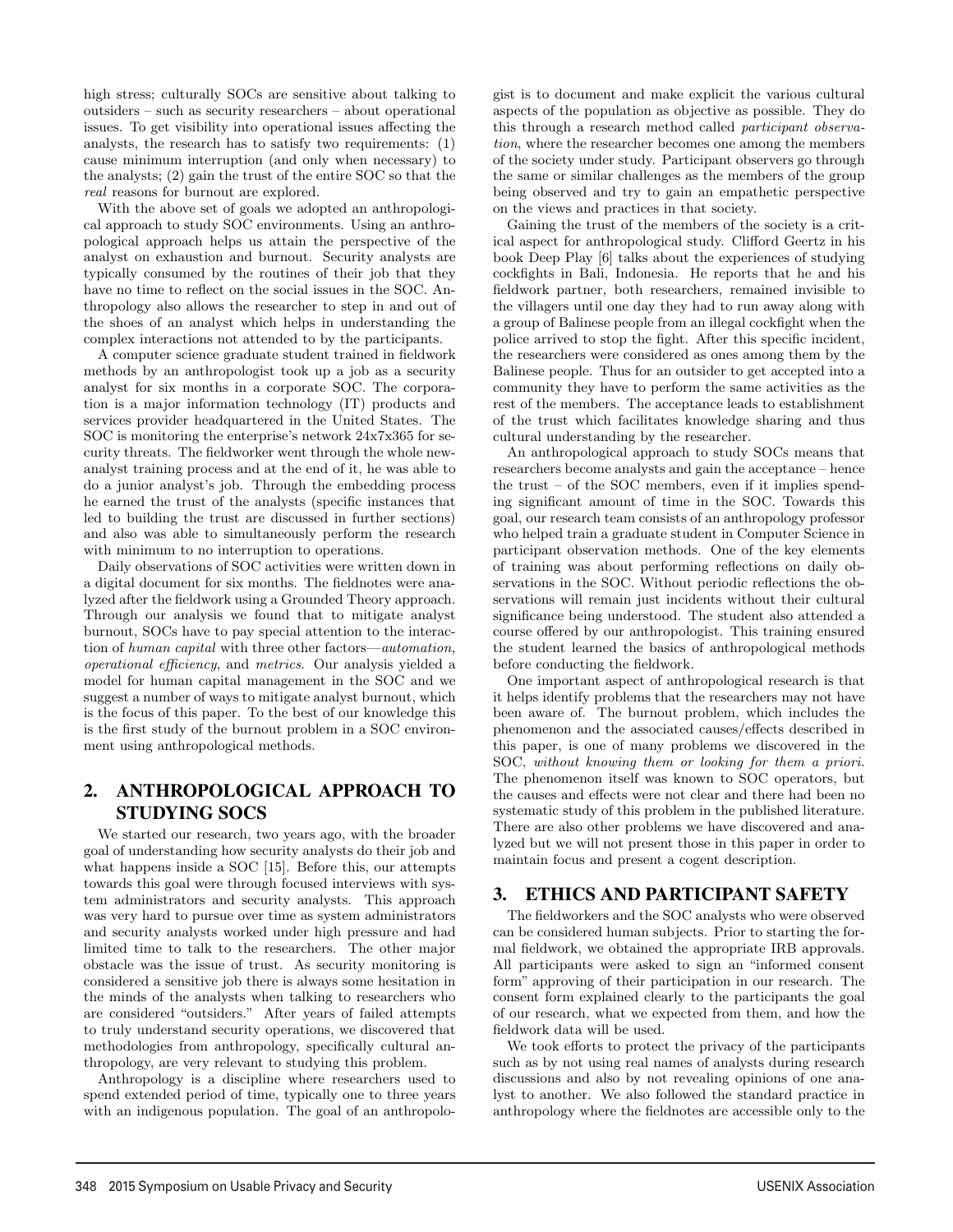

Figure 1: Organizational Chart for the corporate SOC

fieldworker who writes them. We can safely say that our research did not raise any ethical concerns for the participants.

### 4. FIELDWORK SETUP

Our fieldwork was conducted at a SOC run by and for a major IT products and services provider headquartered in the United States. The mission of the SOC was to monitor the network and hosts therein to identify and mitigate security threats. The network was spread all over the world and there were about 300,000 devices online on any given day. The SOC was the only monitoring station for cyber security for the corporate network spread across the globe.

The organizational layout of the SOC is shown in Figure 1. There were two different teams within the SOC: (1) operations; (2) incident management (IM). The operations team analysts were divided into two categories: Level 1 (L1) and Level 2 (L2). The L1 analysts work four days a week in 10 hour shifts while the L2 analysts work 5 days a week in 8 hour shifts. L1 analysts are the first line of defense monitoring the Security Information Event Management (SIEM) console for any possible (attempted) security breaches. The L2 analysts play more of a managerial and mentoring role for the L1 analysts. Their main job is to provide operational visibility for higher management through metrics and reports. At the time of our fieldwork there were 2 L2 and 18 L1 analysts in the operations team headed by an Operations Manager.

The IM team consisted of six analysts led by a manager. Of the six analysts two were off-site working remotely. The IM team handles incidents that are escalated from the operations team requiring in-depth analysis. The fieldworker spent three months as an L1 analyst in the operations team and the remaining three months as an incident responder in the IM team.

### 5. SOC DEMOGRAPHY

There were eighteen L1 and two L2 analysts in the operations team of the SOC. 15% (3 out of 20) of the analysts were female and 85% (17 out of 20) were male. 35% (7 out of 20) of the analysts had previously worked in a SOC and for 65% (13 out of 20) of them this was their first SOC experience. Among the analysts who were new to the role of SOC analyst 46% of them (6 out of 13) had worked in a job related to IT services. Of the six analysts in the IM team, one was female and five were male. Two worked previously as

3

consultants performing forensic analysis and two had been system administrators in their previous jobs.

### 6. GAINING TRUST AND ACCEPTANCE

As described in Section 2 gaining acceptance of the SOC analysts and earning their trust was our initial goal. Trust of L1 analysts was gained by working alongside with them on the SIEM console processing alerts, similar to experiences of Geertz as described in Section 2. However, saturation occurred only after a few weeks of visibility into the SOC operations, as the fieldworker was just following the procedures. The procedures were very static and by following them he was consumed by the routines of an L1 analyst. He then started to identify high-severity threats that could have not been discovered by following the procedures. A number of teams were engaged in solving those high-severity cases through which he obtained the attention of senior analysts and SOC managers – he was not invisible anymore. At this stage everyone in the SOC – junior and senior analysts including managers – started to feel comfortable with the fieldworker.

### 7. DATA COLLECTION

The daily observations of SOC activity were documented in a digital document. The goal was to document every activity in the SOC without any premeditation on what to document. Often, a theme might emerge as the observations were being logged. In those situations, focused interviews were conducted with the analysts and managers to better understand the emerging concept. Taking notes while engaging in a conversation was avoided in order to focus more on the interaction. The details of the communication were transcribed into notes as soon as possible after the conversation. At the end of the six-month fieldwork, we had 85 pages of fieldnotes stored in a word-processor document.

# 8. GROUNDED THEORY APPROACH TO DATA ANALYSIS

Our goal in analyzing the fieldnotes was to uncover the different cultural aspects in an operational SOC environment. Grounded Theory Method (GT) [14] is a research methodology from the social sciences used to construct a theory from qualitative data such as interview transcripts, images, and video of participants. The outcome of GT-based analysis of data is a model or theory that explains the social connections represented by the data. Since we wanted to understand the burnout problem through fieldwork data, GT seemed to be the most appropriate analysis method.

GT analysis requires one to follow the steps of open, axial, and selective coding. In the open coding process labels are assigned to units of observed data. The researcher tries her best to assign codes that are not descriptive but analytical capturing the intent behind the observations. During axial coding the individual open codes are grouped into categories and sub-categories. The goal here is to understand the inter and intra categorical relationships. Finally, in the selective coding process the core category and the main concern of the participants is identified. There are a number of variations of the GT methodology and we used the one proposed by Strauss and Corbin due to its emphasis on theory development.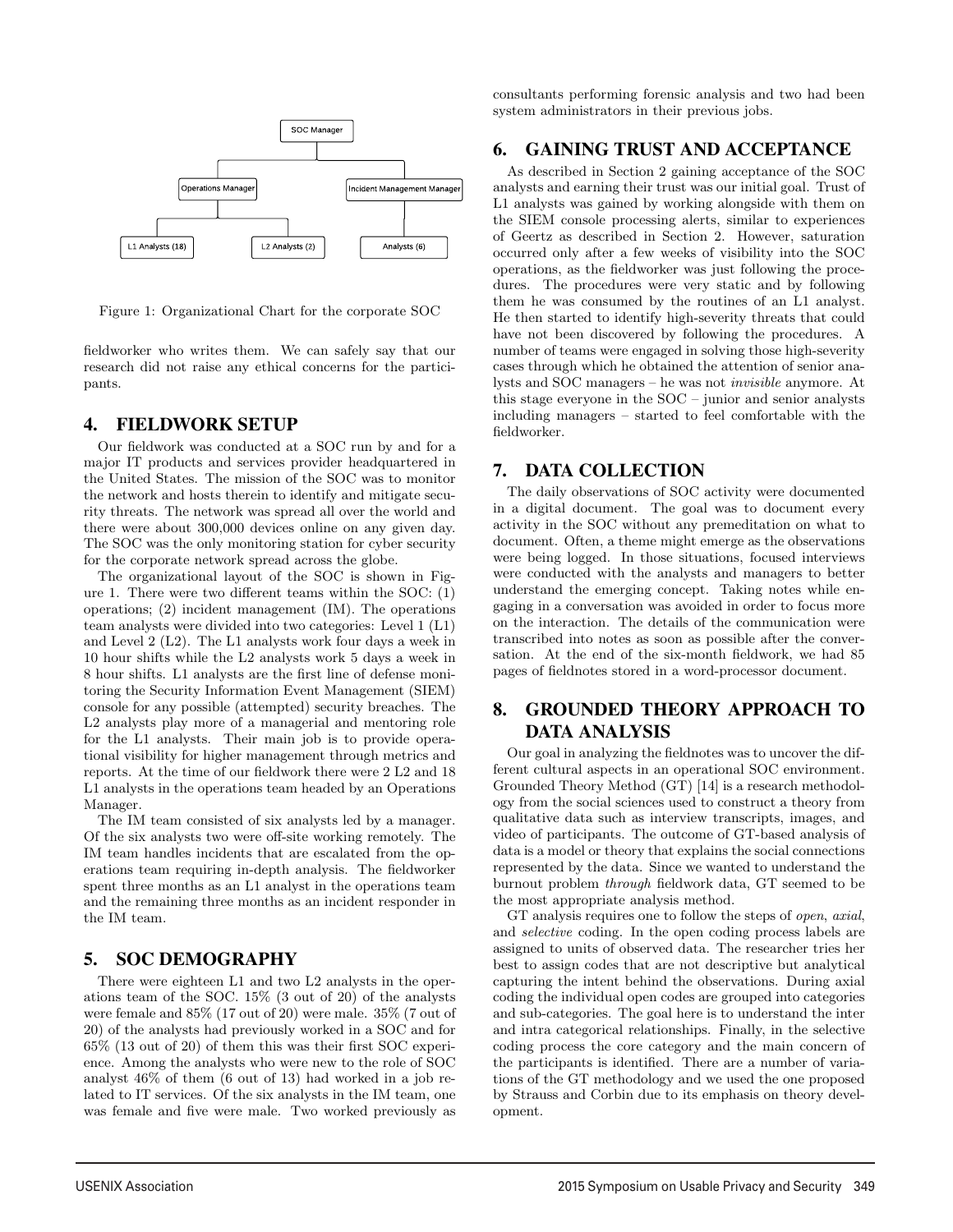# 8.1 Open Coding

The goal of open coding was to assign short labels to fieldwork notes. Unlike other qualitative works where coding is performed by multiple people, the fieldnotes in our work were coded only by the fieldworker. In anthropological research one does not share the fieldnotes with anyone else due to privacy reasons; this is a standard practice in anthropology. Therefore, this was the rationale behind our decision to use the fieldworker as the only coder. The list of codes as they emerged were maintained in another document called the code book. When assigning a code to an observation, we first checked against the code book to see if any of the existing codes could be reused. If none of them were relevant to the observation at hand, a new code was generated and the process continued until we coded the entire document. The fieldwork notes made over a period of six months were 85 pages long. Below are a few examples of the codes that emerged through the open coding process.

An IM analyst expressed frustration about his current job:

"I wanted to work in an environment where there will be continuous learning and I have started to feel that I am not learning anything new in my current job. In fact, I took the current job hoping to analyze malware every day and learn more in that process. I feel that the SOC currently is not doing any real threat detection which in turn is limiting my opportunities for learning. I have decided in my life, to spend a significant amount of time for the improvement of my career. Now I feel bad that my commitment is not paying off."

We assigned the code lack of growth to the observation above. This code captures the fact that the analyst felt a lack of intellectual growth, which is a major issue in maintaining a good morale.

The fieldworker and an L1 analyst were discussing an operational scenario:

"I suggested to the analysts: why not we try to get access to the controller and lookup the data ourselves. One of the analysts said: access to the domain controller is too risky to be given to analysts."

We assigned two codes for this observation, liability and restricted empowerment. The SOC managers will be responsible if the analysts misuse the credentials and hence they chose to provide only limited privileges on the domain controller.

The open coding process was repeated multiple times. Sometimes there were too many codes which made it hard to proceed and other times the codes were not analytical enough.

### 8.2 Axial Coding

The goal of axial coding was to group the different codes obtained through the open coding process into categories. The categories emerged simultaneously as we were doing the open coding process. In the initial attempt of the axial coding process, where we coded around 50 percent of the fieldwork notes, we had around 10 categories. This initial attempt, which resulted in 10 categories, did not convey any useful information about the culture of the SOC. We then engaged in a few brainstorming sessions with our anthropologist. After that we repeated our coding process on the entire fieldwork notes that resulted in 4 categories at the end of axial coding. The most important result of the discussions was the identification of the various causal relationships between the four categories.

We followed the guidelines for axial coding proposed by Strauss and Corbin [14] who suggest to look for the following relationship between the codes:

- the phenomenon under study
- the conditions related to that phenomenon (context conditions, intervening structural conditions or causal conditions)
- the actions and interactional strategies directed at managing or handling the phenomenon
- the consequences of the actions/interactions related to the phenomenon

The description of codes and categories as they emerged during the early stage of axial coding process is shown in Table 1. In the end we identified human capital, automation, operational efficiency, and metrics as the major high-level categories.

# 8.3 Selective Coding

The goal of the selective coding process was to identify the core category and the main concern. The core category emerged out to be human capital and the main concern of the participants was the development and maintenance of human capital. In other words, the pressing issue in the SOC was to keep the analysts motivated at work. Theoretical sampling was performed when we looked for new data from the fieldnotes that supported the core category. The relationship framework between categories obtained as a result of the axial coding process was altered to focus more on the core category–the human capital.

As a result of selective coding we observed the existence of a number of vicious cycles connecting the core category with the rest. The final outcome was a model that explains the analyst burnout phenomenon. In the following section we explain the model in details by highlighting the effect of the vicious cycles on analyst morale and provide suggestions to turn them into virtuous ones.

# 9. A MODEL FOR SOC ANALYST BURNOUT

The grounded theory based analysis of our fieldwork data yielded us a model that explains the burnout of SOC analysts. In summary, the model shows that burnout occurs due to a cyclic interaction of Human Capital with the following three categories:

• Automation

4

- Operational Efficiency
- Management Metrics

We first describe the notion of Human Capital for the SOC – what it is and the ways it is developed. We then describe the influence of the above three categories on human capital management focusing on specific interactions that cause burnout.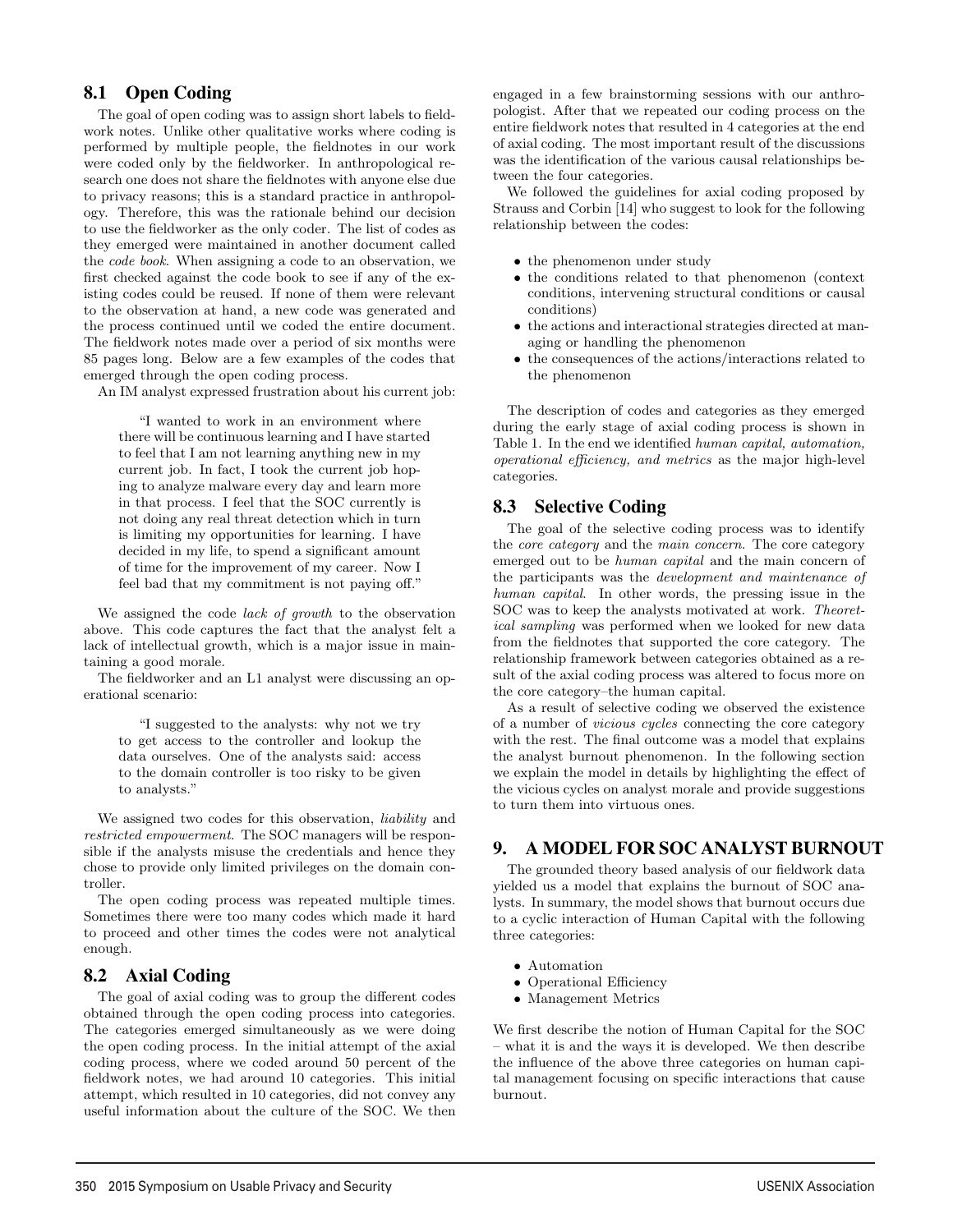Table 1: Categorization of codes at an early stage of axial coding process

| Code                                 | Meaning                                                                           |  |
|--------------------------------------|-----------------------------------------------------------------------------------|--|
| <b>Analyst Morale</b>                |                                                                                   |  |
| Inadequate compensation (perception) | Analyst perceives that she/he is not adequately compensated for their efforts.    |  |
| Lack of growth                       | Analyst feels that she/he is not learning on their job.                           |  |
| Detailed procedures                  | Step by step procedures are too mundane.                                          |  |
| Imposement                           | Analysts are given tasks to do without consultation.                              |  |
| Restricted empowerment               | Inadequate privilege or access for an analyst to do their job.                    |  |
| Automation                           |                                                                                   |  |
| Increased workload                   | High event load is a good incentive for automation.                               |  |
| Lack of reflections                  | No review of procedures to look for possible automation.                          |  |
| Liability                            | Fear of responsibility hinders automation.                                        |  |
| <b>Operational Efficiency</b>        |                                                                                   |  |
| Restricted empowerment               | Inadequate privilege or access for an analyst to do their job.                    |  |
| Poor intelligence                    | Incomplete information from sources outside the SOC.                              |  |
| Lack of cooperation                  | Lower efficiency due to inter-operation issue between teams.                      |  |
| Inadequate context                   | Low efficiency due to contextual information surrounding an alert.                |  |
| Lack of clarity                      | Incomplete understanding of operational processes due to miscommunication.        |  |
| Teams in silos                       | Inadequate communication between teams leading to inefficiencies.                 |  |
| <b>Analyst Burnout</b>               |                                                                                   |  |
| Superficial briefings                | Exhausted analysts stop providing detailed operational updates.                   |  |
| Cherry picking                       | Burned out analysts pick specific events to analyze.                              |  |
| <b>Metrics</b>                       |                                                                                   |  |
| Management visibility                | Management uses metrics as a way to gain visibility into SOC operations.          |  |
| Tools and workflow                   | Metrics influence the workflow and tools used in the SOC.                         |  |
| Perception                           | Metrics affect the perception the management has about the usefulness of the SOC. |  |

5

# 9.1 Human capital

Human capital, in the context of a SOC, refers to the knowledge, talents, skills, experience, intelligence, training, judgment, and wisdom possessed by individual analysts and the team as a whole. Human capital can also be defined as the collective and individual intellectual stock of a SOC. Proper development and management of the human capital is crucial for the success of SOC operations. Mismanagement of human capital affects the morale of the analysts which in turn reduces operational efficiency. Our model indicates that there are four factors that influence the creation and maintenance of efficient human capital as shown in Figure 2.

- Skills
- Empowerment
- Creativity
- Growth

Next, we describe how the interaction between these factors might either lead to an effective team or an inefficient group of burned-out analysts.

#### *9.1.1 Skills*

Security analysts need to possess the right skills to do their job. The skill set of analysts vary depending on a number of factors such as education and prior experience. The dynamic nature of security threats means the analysts have to undergo periodic training. SOCs send their analysts to paid training workshops such as those organized by SANS. The SOC also organized table top exercises for analysts to make sure they can respond to a crisis situation. Analysts were also encouraged to engage in peer training through presentations and hands-on exercises. For example, an L1 analyst who was a SOC analyst before was demonstrating a threat discovery tool. The tool took large volumes of alert infor-



Figure 2: Human Capital Cycle

mation from a SIEM, summarized and provided a graphical interface to help analysts do threat discovery. The IM team also conducted training sessions on tools such as Volatility [5] and Cuckoo [4] for the operations analysts.

To summarize, development and continuous improvement of analysts' skill-set is an important aspect of human capital management. If the analysts are not adequately skilled it affects their confidence in dealing with the security alerts. Over time the lack of confidence will manifest itself as frustration, especially when their job demands them to do more than their skills level permits. SOC managers should make sure that analysts receive periodic and adequate training.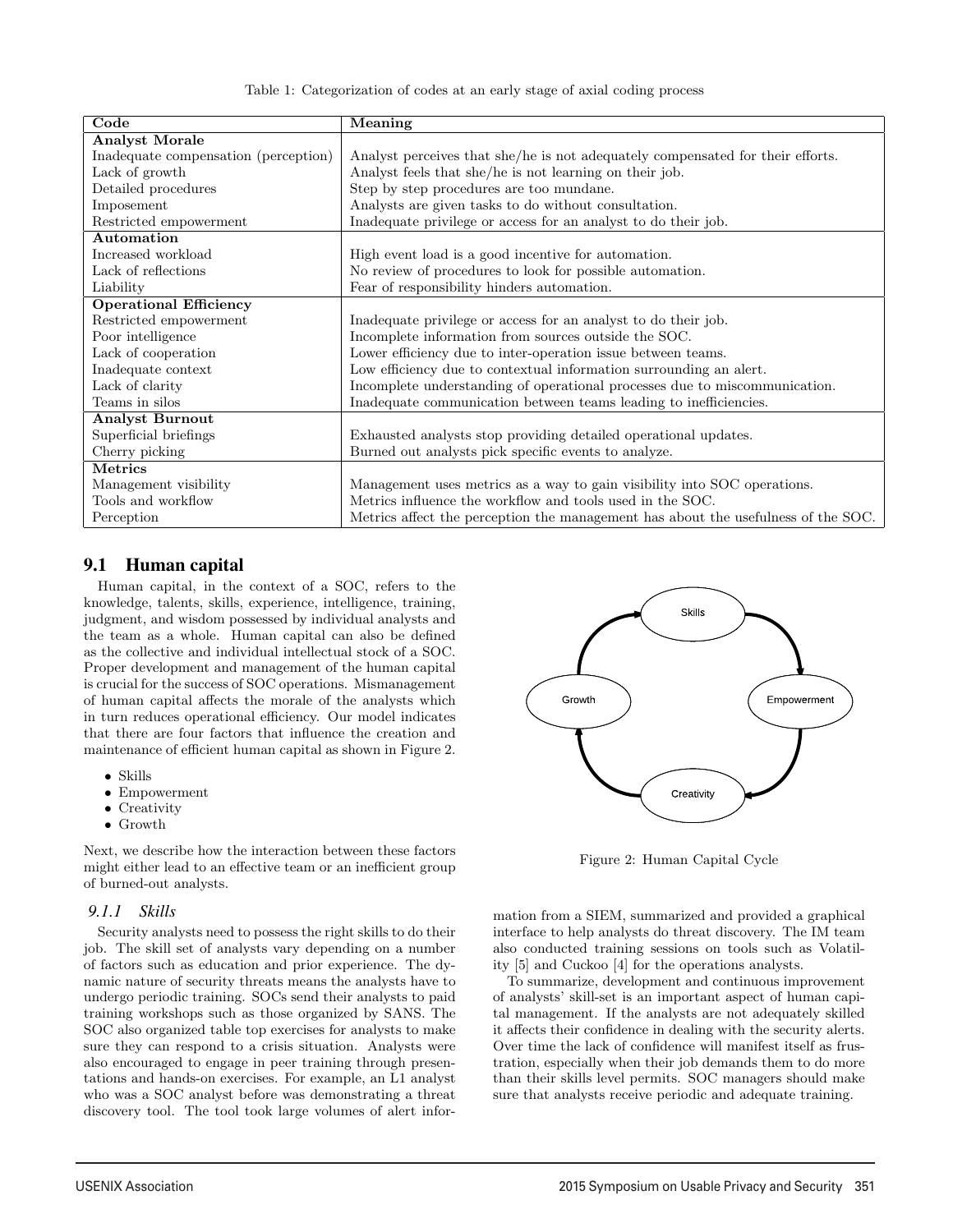#### *9.1.2 Empowerment*

Analysts feel that they need to be adequately empowered to perform their job efficiently. An incident observed in the IM team sheds light on the importance of empowerment:

An IM analyst expected that he be given privileged access on end user machines so that he can perform live monitoring for malicious activity on the suspicious hosts. The analyst was denied this access by the management. This led to frustration as the analyst felt that he was not able to perform his tasks efficiently.

We observed that analysts feel empowered when they were allowed to author new threat detection content or contribute to new tools development. Analysts feel enthusiastic when they see the impact of their effort in one form or the other. An L1 analyst expressed thus:

"In my previous job as a SOC analyst, access was restricted to the alert console and what we could do was very limited. I like that in this SOC, analysts are asked to give periodic feedback on the tools and procedures. Also, I like the fact that we are encouraged to suggest new threat detection rules to the engineering team."

The skill level of the analysts influences the level of empowerment the management is willing to grant them as indicated by the causality between skills and empowerment in Figure 2. For example, only skilled analysts are trusted to be careful and are provided privileged access to user accounts. We also observed that even if analysts are highly skilled they may not always be empowered.

An IM analyst (highly skilled compared to L1 or L2 analysts) pointed out that his manager was reluctant to provide privileged access to his team due to liability reasons:

"He is afraid that we, IM analysts, have accounts on social networking websites such as LinkedIn and might fall for phishing scams. He is worried that malicious entities might send us targeted emails. If one of us gets compromised, privileged credentials might be exposed and then the whole corporate network will be at risk. He does not want to give us administrator access on user accounts for this reason."

Empowerment plays a major role in boosting the morale of the analysts and SOC managers have to keep in mind this important factor. Highly skilled analysts might feel handicapped in their job when they are not adequately empowered by the management. More research is needed to understand how to provide the right amount of empowerment to the analysts while at the same time minimizing risk for the management.

#### *9.1.3 Creativity*

Creativity refers to the ability of analysts to handle an operational scenario that differs significantly from those they have encountered so far. The human capital model in Figure 2 indicates that empowerment directly affects analysts' creativity. If an analyst is adequately empowered, the analyst will be more willing to deviate from the operational norms. Usually, norms are written down procedures which severely inhibit creativity if analysts are not empowered. Lack of creativity will lead to analysts just executing the procedures failing to react appropriately to a novel operational scenario.

Another observation highlights the impact of "lack of creativity" on operations:

"An analyst encountered an operational scenario where he had to email a member of a business unit to validate an alert but was very hesitant to proceed. After waiting for a while he contacted a senior analyst and asked him for advice on how to proceed. The junior analyst specifically said that he does not know how to proceed as this scenario was not covered by any of the procedures."

On the other hand, members of the IM team were more creative than L1 analysts. We observed that IM analysts were constantly trying to learn new technologies and this behavior was encouraged by their manager. The IM analysts were empowered as they were more skilled than the L1 analysts in the SOC. Thus one can see the causal influence between skills, empowerment, and creativity.

We also observed that the lack of variation in the operational tasks lead to lower creativity levels. The daily alerts received by the SOC are very much alike, which means an analyst has to take the same response steps for each of the received alerts. To summarize, creative development is an important aspect of human capital management. Empowerment plays an important role in ensuring creativity. The SOC management also must make sure that they find ways to engage their analysts in creative activities when the operational tasks get repetitive.

#### *9.1.4 Growth*

6

Growth in the context of the SOC refers to increase in the intellectual capacity of the analysts. Learning on-the-job is one of the dominant ways through which an analyst achieves growth. An analyst, by handling different types of security incidents, learns new skills and improves her knowledge on security analysis. This learning improves her morale as it gives a sense of purpose and accomplishment. As it can be observed in Figure 2, growth is directly influenced by creativity. Mundane daily activities will lead to lower creativity development. Lower creativity means the analyst will use the same set of skills everyday in the job which in turn inhibits intellectual growth. Growth also occurs through learning from role models – an analyst learns from a more experienced one.

We observed that highly empowered analysts sometimes were not satisfied with their growth because of lack of creativity in their job. During a conversation with an IM analyst, who had relatively higher empowerment than an L1 or L2 operational analyst, the analyst expressed his concerns over stagnation of growth:

"I took this job as an IM analyst because I was excited about analyzing a variety of malware everyday but I am not able do it as the SOC is not doing real security monitoring. I also do not have anybody on the team to look up to and learn from. Everyone is less skilled than myself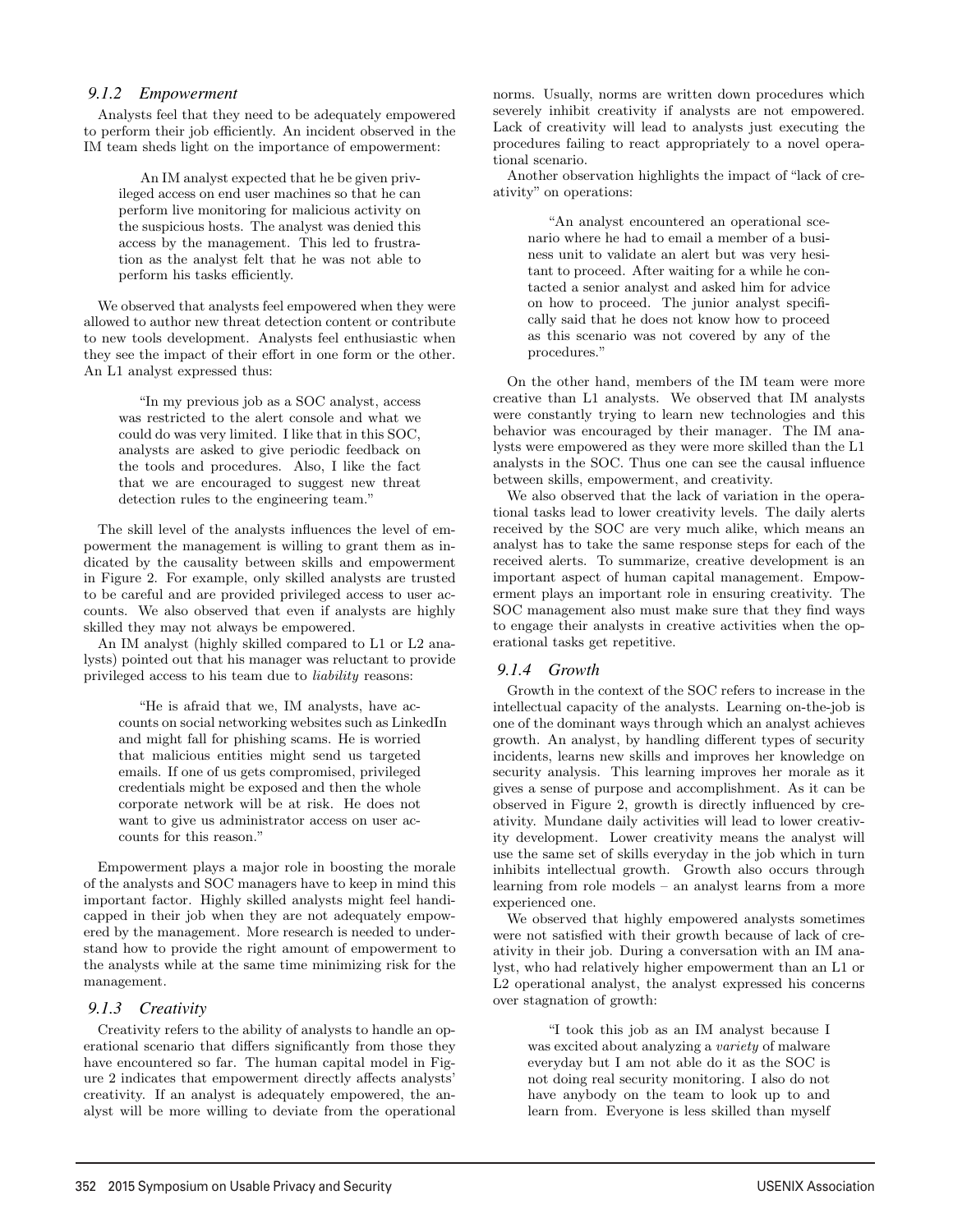



Figure 4: Automation

Figure 3: Human Capital Vicious Cycle

and that means I have to teach them all the time. I love teaching new skills to other analysts but it affects me when I cannot learn from anybody else."

Another possibility through which growth occurs is through career progression.

An L1 analyst in the SOC was planning to quit his job to pursue an analyst role at another SOC presumably requiring more skills. The managers realized this and offered him a job in the IM team team within the SOC. He accepted the job deciding to stay which was beneficial for the SOC management as they were able to retain an experienced analyst.

If an analyst has outgrown her current role – which may be because they stayed considerably long in the job and reached a saturation point in their learning process – then the manager can reassign her to another position that is more challenging. This will ensure that the learning process never stops ensuring growth and good morale. Unfortunately, this is not a solution that will work all the time since there are only a few positions available at any given time to reassign analysts.

Growth, through any of the suggested means, enhances the skill-set of the analysts.

#### *9.1.5 Burnout trajectory and avoidance*

As long as a positive causality among the factors – skills, empowerment, creativity, and growth – exists, the morale of the analysts will remain high. Burnout occurs when a SOC gets stuck in a vicious cycle connecting those factors. For instance, the SOC management hires entry level (not highly skilled) analysts due to budget constraints. These analysts will not be empowered enough as the managers do not trust the abilities of their analysts. This lower empowerment will lead to lower creativity, which will in turn lead to lower growth and skills. Since the skill level of analysts remains the same (very low) this will again lead to low empowerment, creativity, and growth. If this continues eventually the analysts will be burned out as they will start to feel that they are not accomplishing anything in their job–in other words,

there is no growth, and the repetitiveness of the job exhausts the analysts. The vicious cycle is illustrated in Figure 3. We call it a vicious cycle because the management wants their analysts' skill set to progressively get better through on-the-job experience, but the negative causality among the four factors deteriorates the human capital of the SOC.

Although the analysts are less skilled, the management can take some risk and empower the analysts–perhaps gradually. After a few positive cycles in the human capital management cycle (Figure 2) the analysts will gain more skills. The SOC managers will now trust the skilled analysts and empower them with privileges. This will in turn encourage creativity and growth–turning the cycle into a virtuous one. It is possible that even after the cycle is taken in a positive direction the job of an analyst can become too repetitive. One way to deal with the repetitiveness is by providing new opportunities for analysts to stay creative. If the management finds that the analyst has completely outgrown her position, efforts should be taken to find a more challenging role for the person, ensuring positive growth. The bottom line is that to avoid analyst burnout SOC management must be careful not to get caught in the vicious cycle of human capital and be watchful for any signs leading to such trajectory.

#### 9.2 Automation

7

Automation in a SOC refers to software tools that aid analysts' job and improve operational efficiency. Automation includes complex software such as Security Information Event Management (SIEM) to simple scripts written in Python or Ruby. Software tools are extremely efficient in performing repetitive tasks. Repetitiveness leads to lower creativity as we noted in the discussion on human capital. By automating repetitive tasks, skilled human analyst will have more freedom to engage in more sophisticated investigations.

During the fieldwork we discovered that effective automation takes place only if a process called reflection takes place within and among the analysts as shown in Figure 4. Reflection in a SOC is usually done by periodically reviewing the procedures with the goal of identifying operational bottlenecks that can benefit from automation.

Here is an example of reflection leading to automation from our fieldwork:

Every time an end-user device is identified to be infected with certain classes of malware, the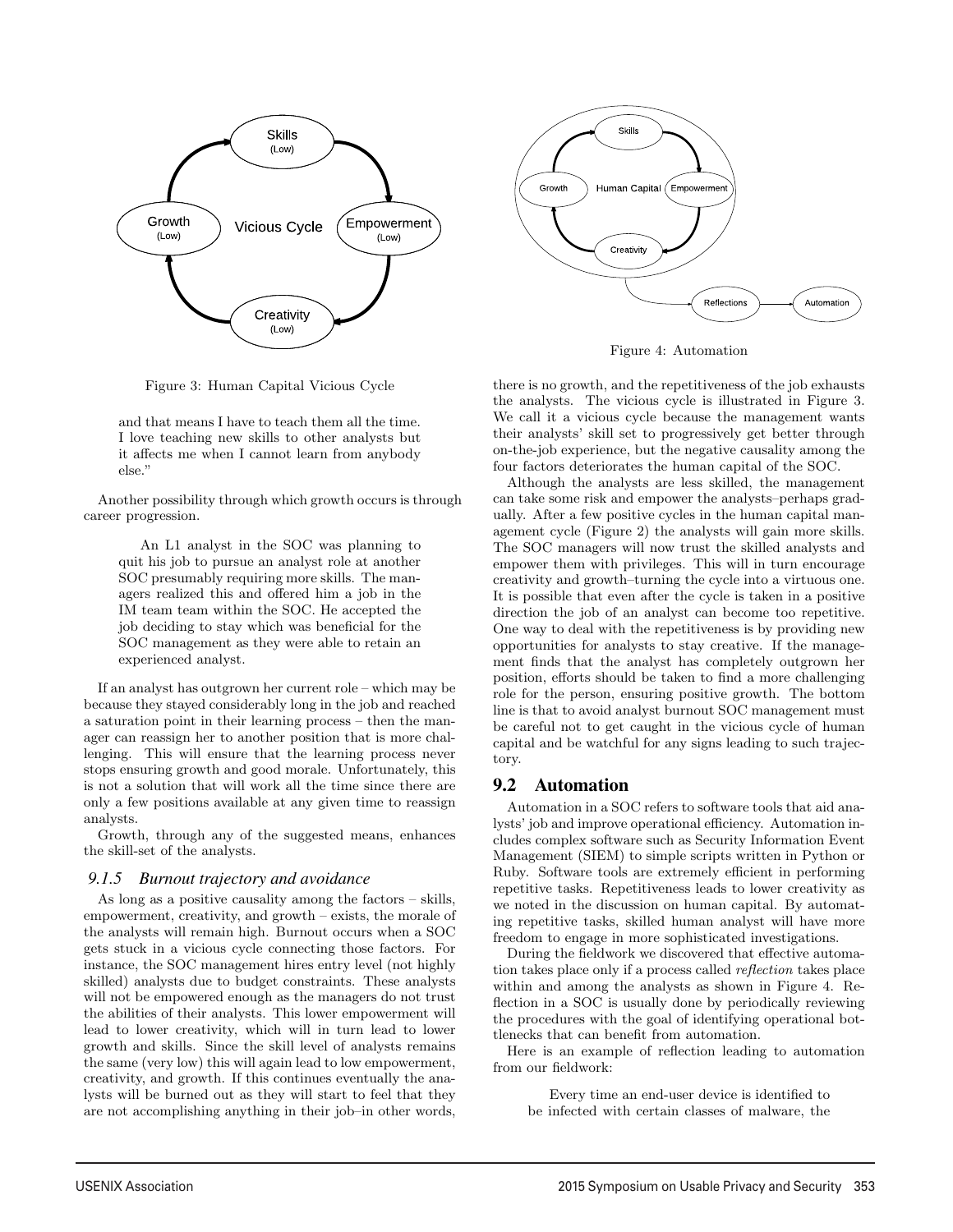standard remediation measure in the SOC was to ask the user to reimage their device with a clean operating system (OS) image. The instructions were written down in an email template and the only data that varied from one user to another was the username and hostname of the device. Other than that, it was the same email and there were hundreds of such emails sent everyday manually. One day an L2 analyst realized that this process is cumbersome and wrote down a script that will automatically fetch the username, hostname, and email address of the infected device/user to send a mass mail.

Automation through reflection can only occur if the analysts are empowered and incentivized to do so. In the example mentioned above the analyst automated the repetitive process due to his own personal interest outside his working hours. He said that the management did not want him to consider automation at the same priority level as report generation.

Reflections are beneficial and practically easier if started earlier. An analyst pointed out the difficulty arising from delaying this process based on his experience:

"At one point we had procedures written down for everything and analysts were starting to feel like robots performing the same tasks everyday. We did not have any reviews to refine the processes as at one point nobody was even documenting them properly."

To automate complex tasks the analysts have to work with software developers—another form of empowerment. By reflecting on the operational procedures the analysts provide requirements for tools to the developers. The developers develop the tool based on the requirements from the analysts through multiple development iterations. This is called the analyst-developer tool co-creation approach.

We are convinced that this actually works as the fieldworker engaged in a co-creation tool development process at the SOC. The research team of the company developed an algorithm to identify malware from DNS request and response traffic. An initial prototype of the tool was developed by the researchers through collaboration with software developers. The prototype was then deployed in the SOC and the fieldworker was asked to provide feedback on the usability and effectiveness of the tool. The fieldworker and other analysts observed a number of mismatches between the functionality of the tool and the workflow of the SOC. There were weekly meetings during when actual workflow requirements of the SOC were conveyed to the researchers. A new version of the tool would then be deployed with the feature requests implemented. Eventually the tool turned out to be very useful for the analysts in their investigations. This process continued even after our fieldwork as the workflow of a SOC is very dynamic. This experience showed that a better way to design tools for SOCs could be to engage the analysts and developers in a co-creation process.

It appears that automation serves two main purposes in enriching the human capital. First of all, analysts can engage in interesting and challenging investigation tasks if the repetitive tasks are automated. We also observe that the co-creation process, which results in automation, provides a

8



Figure 5: Operational Efficiency

platform for the analysts to express their creativity. SOC managers must pay attention to this important effect that automation has on human capital to mitigate burnout.

### 9.3 Operational Efficiency

An efficient SOC will be able to leverage all its resources to detect and respond to threats in a timely manner. Since analysts make all the final decisions during operations, human capital has a direct influence on operational efficiency. We also observed that this relationship is bidirectional in that an efficient SOC positively influences the human capital. We see this two way relationship in Figure 5.

The direct causality from human capital to operational efficiency indicates the obvious fact the highly skilled and creative analysts make operations efficient. Human capital also affects efficiency in operations through automation via reflections. The resulting automation accelerates operations especially in case of highly repetitive tasks. Here is an example for operational efficiency through automation from our fieldwork. An L1 analyst mentioned the following about creating incident tickets:

"Case creation takes too much time. Filling in a ticket to locate hosts is the most demanding task. The fields are not fillable as you have to select the entry. There is a script written by an L2 analyst to automate this task. I need to give it a try."

On the other hand, the benefits resulting from operational efficiency in turn create a positive influence on the analysts. Most of the efficiency is achieved through automation by reflections. Reflections provide an opportunity for the analysts to exercise their creativity. This in turn helps in the growth of human capital. An inefficient SOC means reduced automation leading to analysts performing the repetitive tasks manually. This will lead to exhaustion and burnout of analysts eventually. In a vicious cycle, the SOC management could be spending resources on hiring highly skilled analysts who if not empowered to engage in reflections, will lead reduced automation. Operational efficiency suffers due to reduced automation. The inefficiency wears out the analysts as they have to manually perform tasks that could be effectively performed by software. The vicious cycle could be converted to a virtuous one by empowering analysts to facilitate automation through reflections.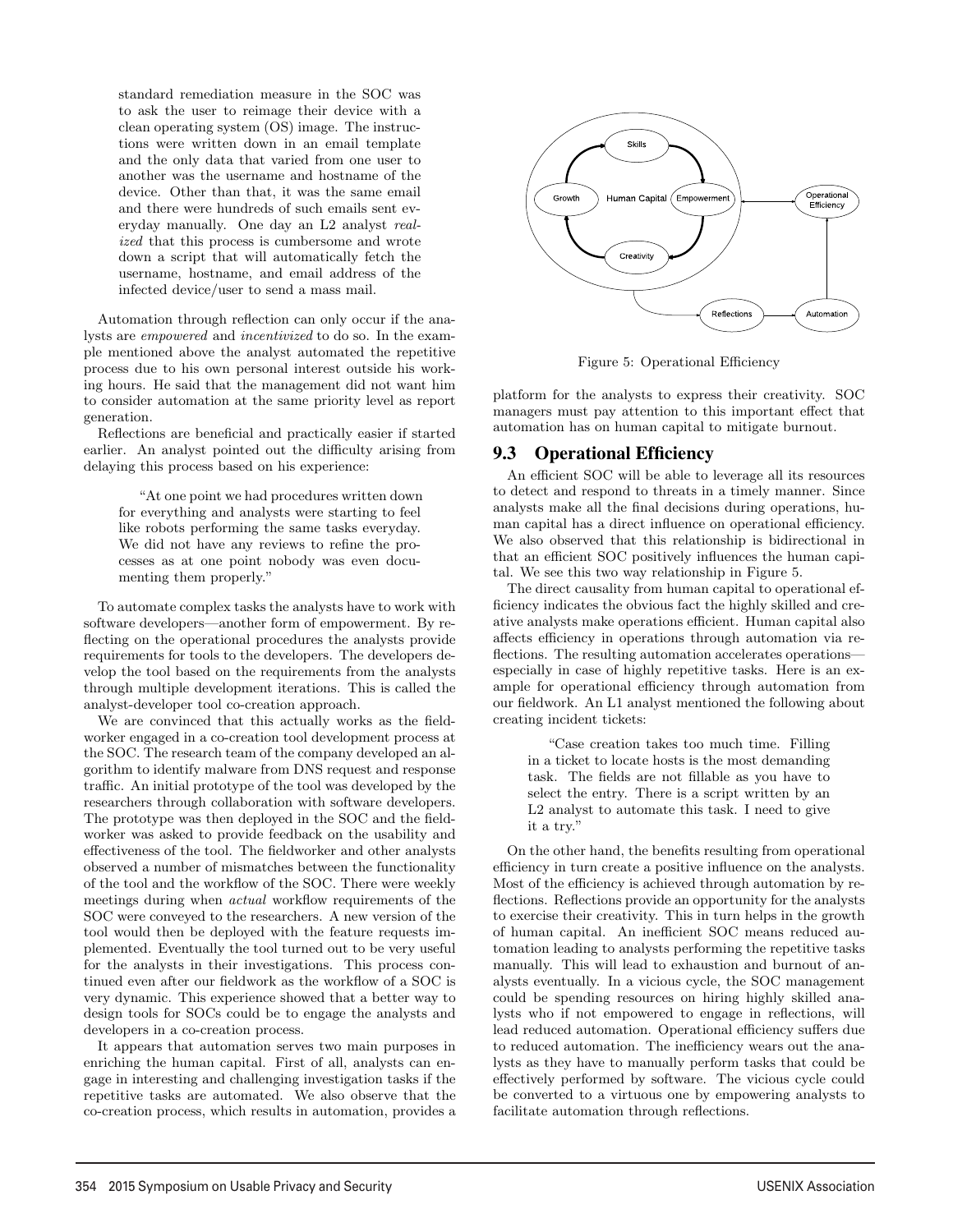# 9.4 Metrics

A SOC has to periodically measure its efficiency for a number of reasons:

- Measure employee efficiency for bonus considerations
- Measure and tune intrusion detection sensors
- Identify bottlenecks in operational procedures
- Most importantly, provide visibility into the SOC for the upper management

During the fieldwork we tried to understand the influence of metrics on the human capital. We observed that it is very challenging to come to light with good metrics for security operations. It is challenging because either the metrics are too technical making it hard for the management to measure their return-on-investment, or they are too managerial thereby failing to convey exactly the operational activities in the SOC. Some of the metrics that were automatically generated from the SIEM solution are shown in Table 2.

A SOC is an investment from a management perspective and SOC managers have to frequently communicate the benefit the company gets from such an investment. This is vital for the continued support from the upper management as one of the managers mentioned:

"Corporations are very eager to start an operations center in-house and they fund SOC builders to establish one. After a while they stop seeing value in the SOC, shut it down and move it to managed services. A few years later they realize an in-house SOC is better for them and they redo the process all over. This is hard for guys like me as we spend more than a year establishing the SOC infrastructure and training analysts. A lot of effort goes into it. As SOC managers we need to keep communicating to the management how their investment in the SOC is justified."

Devising appropriate metrics is complicated by the fact that even the higher managers are not sure what shall be the right metrics. A senior manager once responded to an L1 analyst's question on what the higher management perceived as good metrics for SOC operations as thus:

"I am not sure what the right metrics are and that is something I am working on. But I have some idea on what would be a good metric. If you tell me you processed some thousands of events over a month that does not tell anything interesting to me. But if you tell me a case where you engaged multiple teams–vulnerability management, red team, etc.–and how that resulted in the creation of new detection points–e.g. a new AV signature–or how it helped in creating new analytics that will be a good indication of what value I am getting from the SOC. Again, I do not know how you guys can give me the metrics but you have all the data and it is your job to come up with a good way to communicate your success stories."

The pressure for good metrics is relayed down to the SOC managers who in turn hand it down to the analysts. On one occasion, a SOC manager expressed frustration about the lack of good metrics for him to talk to his managers:

9



Figure 6: Metrics

"I need stories to talk to my managers. You analysts are like snipers making a number of hits but I am not getting enough stories to tell my managers. You guys need to generate useful reports so that I can convey the usefulness of the SOC."

Figure 6 also shows that there is a direct causality between metrics and human capital. In the worst case, the metrics will decide the tasks an analyst can perform in the SOC–a form of restricted empowerment. An L1 analyst expressed frustration that supports our claim:

"We feel that we are not doing security monitoring in the SOC. I think we are just working to generate numbers for higher management. We have raised some ethical concerns with the management regarding this."

The figure also shows the interlink between metrics and the rest of the categories. The dotted line between operational efficiency and metrics is to indicate the fact that metrics act as a communicating channel between SOC operations and the management. There is a possibility for the formation of a vicious cycle even in this context. The demand for metrics from the management might negatively affect the morale of the analysts, that in turn negatively affects operational efficiency. The management's perception of the usefulness of the SOC is driven by the metrics and the lack of good metrics communicating the value of the SOC will lead to reduced funds allocated for the SOC. A reduced budget is usually translated into less training opportunities which will drive the vicious cycle of human capital. More research has to be done on defining meaningful metrics to measure SOC efficiency benefiting the analysts and the management. The analysts benefit from good metrics as promotions and other perks are decided by the numbers conveyed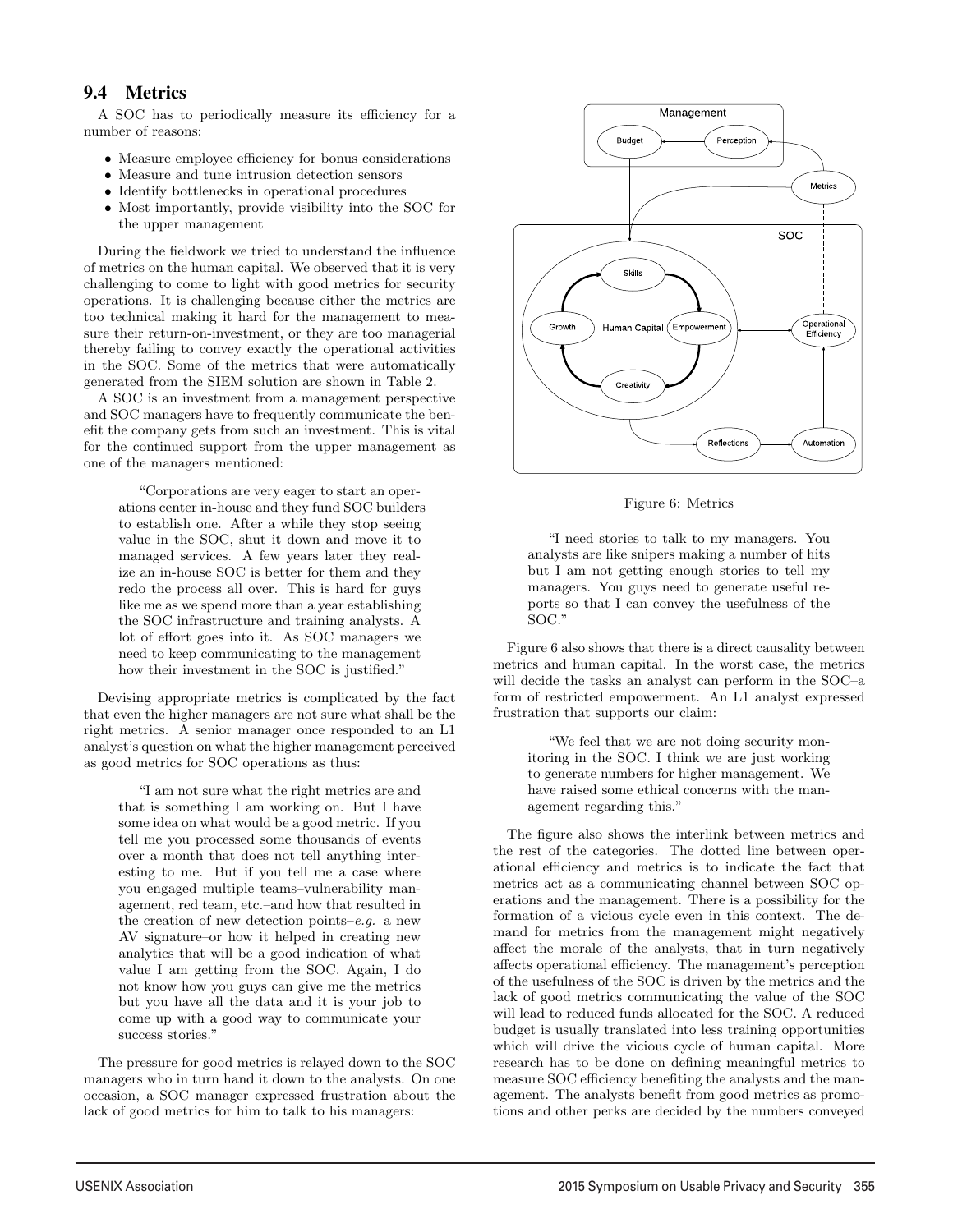Table 2: SOC operations metrics

| Metric                   | <b>Measured Quantity</b>                  | Purpose                                                    |
|--------------------------|-------------------------------------------|------------------------------------------------------------|
| Event volume graph       | Number of events received per day         | Used to anticipate how many analysts will be need to       |
|                          |                                           | analyze new event sources.                                 |
| Bulk processed count     | Number of events that were bulk processed | Used to identify either improper analysis, or problem      |
|                          |                                           | with a sensor generating too many events.                  |
| Duplicate comments graph | Number of events that were bulk processed | Used to identify either improper analysis, or problem      |
|                          |                                           | with a sensor generating too many events.                  |
| Missed events            | Number of events left unprocessed per day | Identify events falling through the cracks, taking more    |
|                          |                                           | than a day to analyze, and if procedures are not followed. |
| Average processing time  | Average time taken to analyze an event    | Estimate how much time it takes for analysts to investi-   |
|                          |                                           | gate an event.                                             |



Figure 7: Organizational Chart for the University SOC

by the metrics. The management, on the other hand, will be able to measure better their return on investment on the SOC.

### 10. MODEL VALIDATION

We have been conducting anthropological fieldwork in a higher education University SOC for over 2 years now. The SOC is relatively smaller compared with the corporate SOC. There are 4 analysts headed by the Chief Information Security Officer (CISO). The SOC is the only security monitoring center for the three campuses of the University. There are 55,000 devices connecting to the network during business hours. The analysts performed operational tasks such as incident management, firewall management, and payment card industry (PCI) compliance as shown in Figure 7. The analysts in this SOC have diverse responsibilities compared to the corporate SOC. This is due to the smaller team size which also means analysts often have to multitask.

### 10.1 Fieldwork Setup

Five students in Computer Science, graduate and undergraduate, have worked as security analysts over a period of 2 years in the University SOC. They were trained by our anthropologist in participant observation methods and in note taking during fieldwork. The students were embedded as analysts and performed various tasks in the SOC such as incident handling, anti-virus management, host-based antivirus maintenance, and firewall management. In addition to the operational tasks they also built useful tools to increase operational efficiency. As in the corporate SOC we recorded the observations made in a digital document.

# 10.2 Burnout Symptoms

We did observe signs of analysts burnout, but in the University SOC they exhibited different symptoms. The burnout manifested itself mostly in the form of frustration. However, there was not high analyst turnover contrary to the previous SOC. We postulate that this was due to the location of the University. The University is located in a small town and the analysts do not have too many options when switching jobs as was the case in the corporate SOC. In the following sections we present the results of validating our human capital model for analyst burnout on fieldnotes from the University SOC. Some of the factors actually helped improve the morale of the analysts, thus enriching the human capital. During the validation process we found examples for factors that enabled and also helped mitigate burnout.

# 10.3 Automation

10

Analysts of this SOC were stuck performing the repetitive tasks everyday. One analyst expressed his frustration:

"I want to do some interesting analysis on the data we are collecting but I am stuck with processing the same tickets everyday."

Fortunately, the analysts in this SOC were empowered to engage in periodic reflection of operational procedures. The fieldworkers engaged in periodic reflections with the analyst as part of the co-creation process. The result was a tool that automated most of the ticket generation process enabling the analyst to focus on interesting investigations.

In another instance, the fieldworkers developed a tool that automated malware analysis. The University's email provider placed certain restrictions on the type of files that can be attached in an email. This was done to prevent the spread of malware through email. Any message that contained one of those restricted attachment types were forwarded to a special inbox monitored by the SOC. One of the analysts used to manually download the files in the inbox, conduct analysis to eliminate duplicates and false positives, and submit the list of unique file hashes to the anti-virus (AV) vendor. The AV vendor would then determine based on the submitted hashes if there were any new malware unknown to them. Signatures to detect new malware, if any, would then be pushed out to the University's AV subscribers.

All the steps in the above process were performed manually by one analyst. One day the analyst called one of the fieldworkers and asked for help in automating this process. He wrote down the steps he was undertaking in an email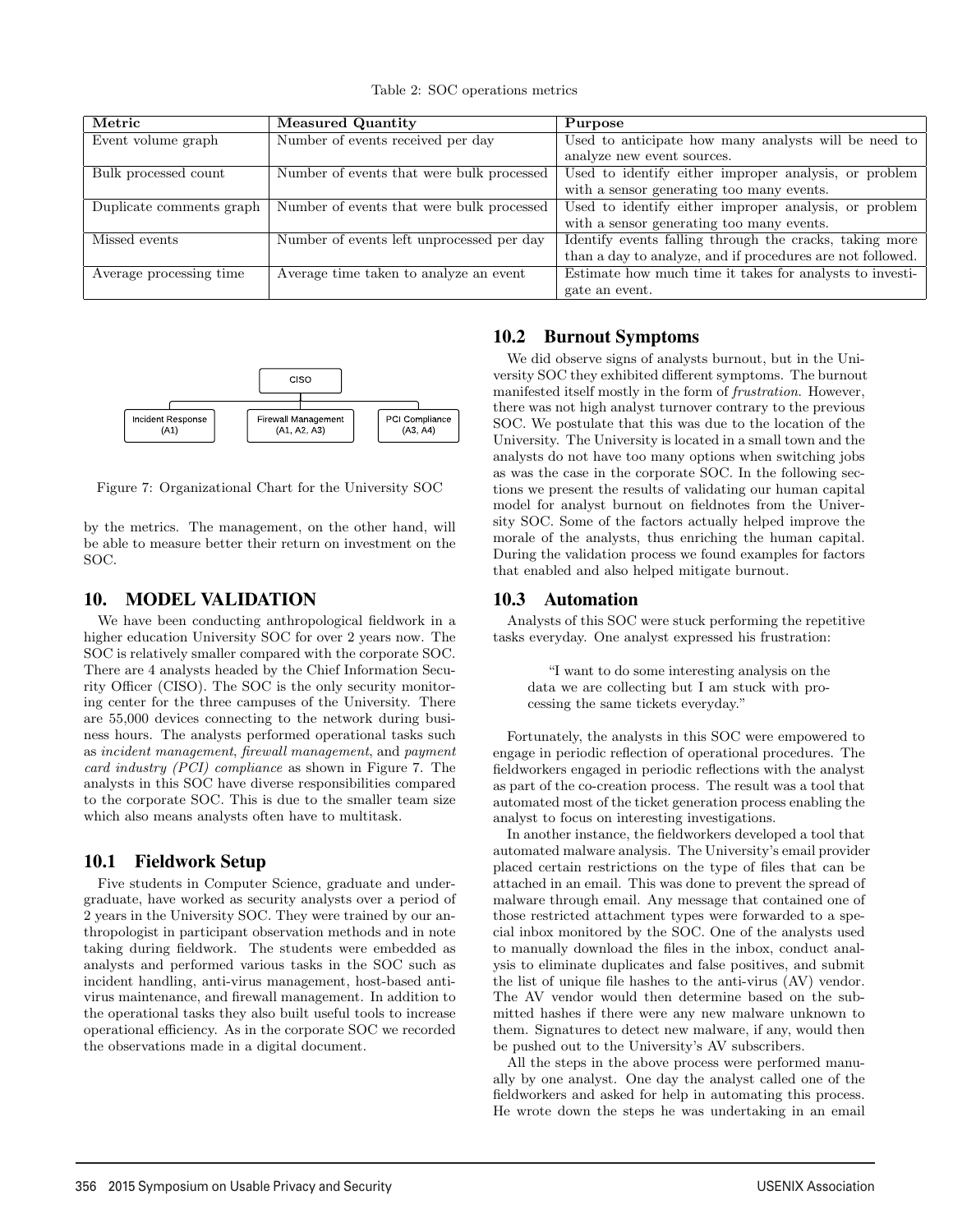after a day of reflection. A tool was then written to automate most of the steps in the process. Later on, the tool was handed over to another team outside the SOC, presumably less skilled than the SOC analysts. The analyst was very happy that the task got offloaded to the other team as he now was able to focus on other sophisticated operational tasks.

Many such mundane operational tasks got automated this way, enabling the them to work on more creative tasks. These observations from our fieldnotes validated the causality between operational efficiency and human capital in Figure 6. Here we see a positive cycle between empowerment, automation, and operational efficiency leading to good morale of the analysts as suggested by our model.

#### 10.4 Empowerment

The major factor that was affecting the human capital in this SOC was the cooperation issue with other information technology (IT) departments within the University. Often times the SOC has to work with other IT teams such as networking or server management to resolve a security incident. Since security might not be a high priority for other teams the remediation process gets delayed.

This often causes frustration for SOC analysts. For example, one analyst expressed dissatisfaction in ticket management process by stating this:

"I cannot close my old tickets as we are waiting on these other departments."

In another instance, the university network was experiencing an unusual amount of traffic that was severely slowing down or disrupting vital services. Moreover, an uncommon behavior and load was noticed on several important networking devices. In order to troubleshoot the problem, the analysts needed to interact with the teams that manage the services and also the network equipment vendors. General reactions from the other entities:

#### "Don't take my VLAN down. The problem is not here."

It was very challenging for the analysts to identify the source of the problem without temporarily disabling any services. Eventually, one of the analysts was able to pinpoint the misbehaving device. All these events happened during regular business hours and while the higher management was insisting on solving the problem as soon as possible.

During another instance an analyst had to wait on the department that managed servers for resources to deploy the developed tools. There were numerous issues with the server management department such as not enough staff and inadequate hardware resources that delayed the tool deployment.

On another occasion, one of the analysts came up with a creative way to distribute logs across machines to improve efficiency of log collection. Unfortunately, they were kept waiting for 11 months by the server management department. In this case the lack of inter-departmental support (cooperation) affected the use of the analyst's creativity.

In a nutshell, one can classify facilitating support of other departments as a form of empowerment called cooperation. The SOC management is in the most capable position to facilitate this. In the examples cited above the analysts required support from other departments in order to perform

11

their jobs effectively. The analysts got frustrated due to the lack of support from other departments. This frustration has often led to analysts losing their temper, thus one can see that the causality between empowerment and creativity indicated by the model in Figure 2 is validated.

# 10.5 Metrics

Similar to the corporate SOC there were metrics in use to measure analysts performance and the usefulness of various tools used in the SOC. We observed that metrics influenced the analysts' view on the perception of their performance. In other words, the more reflective the metrics of the analysts' achievements were, the more confident they were in the management's evaluation.

Defining good operational metrics was again a challenging task for the management, similar to the corporate SOC. For example, the SOC manager wanted the analysts to spend a fixed amount of time on operational tasks and the rest on projects—tasks that lead to improvement of the SOC infrastructure. The manager also asked each of the analysts to enter the time they spend on each of the two tasks every week. The senior management wanted to know the amount of time the SOC analysts were spending on operations, hence the CISO devised this metric. The rationale behind this, from the management's perspective, was that the purpose of the SOC was to provide services to the users of the University's network. The management wanted the analysts to spend more time on operations for that reason.

The problem though was that there was a difference of opinion between the management and analysts on what constituted an operational task. Analysts were concerned that the metric did not account for the time spent on meetings and other tasks that were neither operational nor project work. The view among the analysts was that one cannot bin the tasks performed by analysts into discrete categories.

There were also attempts to measure the time each analyst spent on creating tickets. This feature was implemented in the ticketing system to track the time taken by an analyst to resolve an incident. The SOC management wanted to use this feature as a way to measure their return on investment on the analysts. The analysts raised concerns that this may not be reflective of the actual effort spent in resolving incidents:

"I sometimes spend a few good hours on an alert and find out that it is a false positive. Does that mean I am not productive? It is just the way incident handling works and this metric does not capture that."

These observations validate the direct causality between metrics and human capital in Figure 6. The metrics did not reflect the effort of the analysts which in turn led to dissatisfaction, driving down their morale.

Another observation we made indicated the effect of metrics on human capital through management perception. As we described earlier this SOC has only 4 analysts but often have too many operational tasks to handle. The CISO mentioned a while ago, a few good times, about hiring a new analyst but that never happened. Meanwhile, we also observed that the analysts were not content with the financial compensation they were receiving. The perception was that they were given more tasks with no perceived increase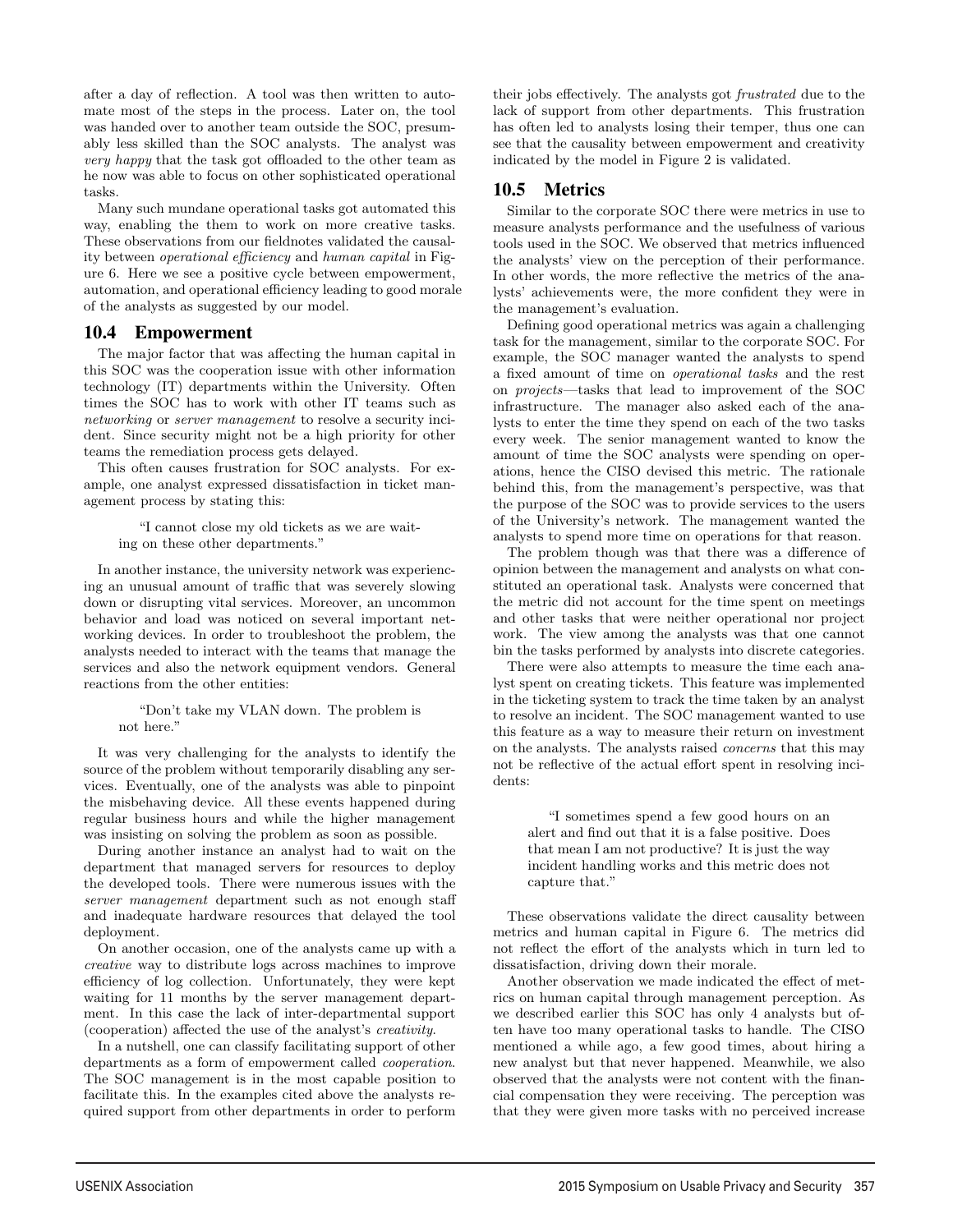in their compensation. The continued existence of this concern among the analysts highlighted the fact that the metrics were not reflective of the operational situation. Right metrics could have indicated to the management that the SOC was understaffed and could benefit from recruitment of another analyst. We thus see a validation for the causality between the metrics affecting the morale of the human capital via the management perception and budgeting.

# 11. LIMITATIONS

Our work has a few limitations. Firstly, the proposed burnout model was validated only on one more SOC thus far. Validating our model requires access to analysts at a number of different SOCs. We were fortunate so far to have been able to conduct our fieldwork at two different locations, a corporate SOC and a University SOC. Our next step in this direction is to try and obtain access to a few more SOCs (industry and government sectors) to validate our findings.

The second limitation of our work is that we cannot conclude that our model is exhaustive. The model is based on our fieldwork at a SOC for 6 months. Although we started to see repetitions in the observations we were making after a few months, one cannot say for sure if new events will or will not occur after we concluded our fieldwork. Despite this limitation the model was able to explain the burnout symptoms in the University SOC without any contradicting observations.

Lastly, the observations were documented and analyzed by the individual fieldworkers at the University SOC, as is the case with any anthropological fieldwork. We tried our best to be objective when documenting the observations. In spite of this we acknowledge the fact that there is a chance that the documented observations might have been affected by the subjectivity of the fieldworkers.

### 12. RELATED WORK

There have been a number of prior research efforts focused on tool development for analysts [2, 8, 16]. Werlinger et al. [18, 17] studied the effect of human, organizational, and technological factors on analysts through interviews of practitioners besides identifying activities that require communication in IT security management (ITSM). Botta et al. [1] examined the use of cues and norms in ITSM and discussed challenges that undermine their usage. Furthermore, Werlinger et al. [19] studied security analysts engagement in diagnostic work during incident response. In another work, a team of psychologists from George Mason University have been studying computer security incident response teams (CSIRTs) using organizational psychology [3].

Shropshire et al. [11] talks about various factors leading to information technology (IT) employees leaving the field of IT. First, they conduct a survey of studies in the nursing and accounting disciplines. Based on this initial study and survey of other articles on career exodus they identify stress, job insecurity, and burnout as most likely causes for IT analysts leaving the field. To validate their hypothesis, they conduct a survey of IT professionals in a public service organization in the southeastern area of the United States. Their results indicate a strong correlation between intention to leave the IT field and the mentioned three factors. Shuey et al. [12] conducted qualitative semi-structured interviews of 343 IT professionals in 40 small and medium sized companies in four countries to understand worker well-being in the modern economy. Their data was supplemented with quantitative data obtained from 403 employees in those 40 firms. They identify organizational structure, peer pressure, and individual constraints as reasons leading to burnout of IT employees. They found employees to be stressed out either due to working long hours as they thought that was their organization's culture, fear of losing their job when jobs were scarce, or due to transitions in personal life such as starting a new family. While these two papers are closer to our work there are significant distinctions. We study SOCs, a specific type of IT organization with very specific goals compared with IT in general. Moreover, we focus specifically on the burnout problem which is a main precursor to a security analyst leaving his/her job.

# 13. CONCLUSIONS AND FUTURE WORK

Human security analysts are the most critical components of a SOC followed by tools and procedures. Unfortunately, SOCs have been suffering from the high turnover rates of their analysts resulting form burnout. Frequent turnover leads to increased spending on hiring and training by the management. In this work we try to understand the concrete factors leading to burnout of security analysts. To understand the problem we performed an anthropological study in a corporate SOC for a period of six months. We worked with an anthropologist to train the students in participant observation methods and also in analyzing our fieldwork notes. The fieldnotes were analyzed using a Grounded Theory based approach and the result was a model describing the burnout problem.

To the best of our knowledge this is the first study of the burnout phenomenon in a SOC environment using anthropological methods. We believe that the burnout in SOCs is a human capital management problem. Specifically, burnout is caused due to cyclic interaction of human, technical, and managerial factors. We also note that there exist a number of vicious cycles between those factors leading to burnout. To validate the model, we used the fieldwork notes from a higher education institution SOC. The model was able to successfully explain the reasons for burnout in this other SOC. Throughout the paper we also provide guidelines for SOC management to maintain a high morale among the analysts. To further evaluate the model we are planning to conduct focused interviews of analysts in a few other SOCs.

### 14. ACKNOWLEDGMENTS

12

We would like to thank Dr. Jeff Yan of Newcastle University for his useful comments and suggestions.

This research is supported by the National Science Foundation under Grant No. 1314925 and by the Department of Homeland Security (DHS) Science and Technology Directorate, Homeland Security Advanced Research Projects Agency, Cyber Security Division (DHS S&T/HSARPA/CSD), BAA 11-02 and the Air Force Research Laboratory, Information Directorate under agreement number FA8750-12-2- 0258. Any opinions, findings and conclusions or recommendations expressed in this material are those of the authors and do not necessarily reflect the views of the National Science Foundation. The U.S. Government is authorized to reproduce and distribute reprints for Governmental purposes notwithstanding any copyright notation thereon.